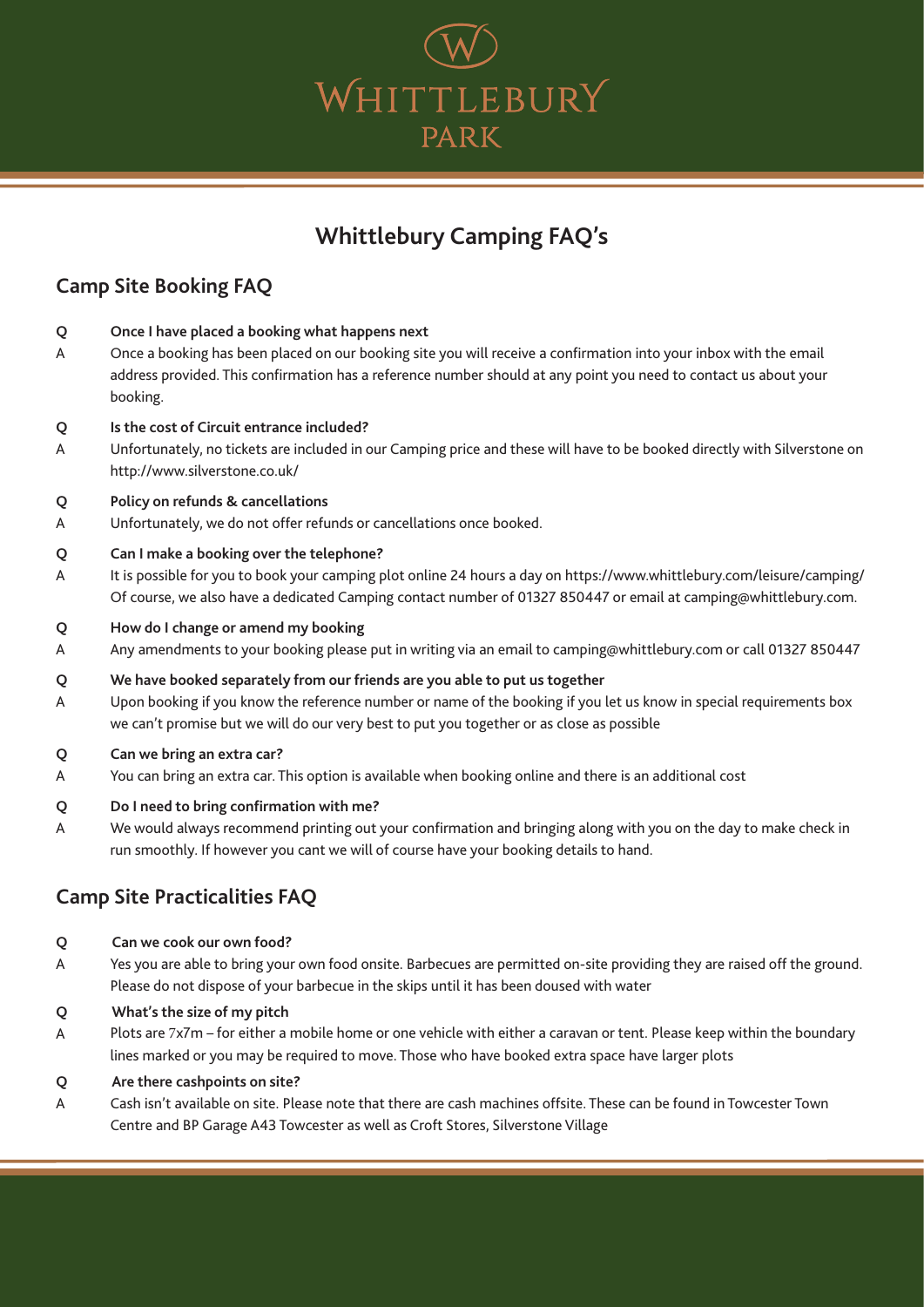

| Q           | Do you sell beverages (including alcohol) on site?                                                                                                                                                     |
|-------------|--------------------------------------------------------------------------------------------------------------------------------------------------------------------------------------------------------|
| Α           | There are numerous outlets on site offering a selection of drinks.                                                                                                                                     |
| Q           | What's the evening restrictions regarding noise                                                                                                                                                        |
| A           | No noise after midnight, this means all generators must be switched off & all music stopped                                                                                                            |
| Q           | Can we bring dogs                                                                                                                                                                                      |
| A           | No. We operate a strict no pet policy with the exception of guide dogs.                                                                                                                                |
| Q           | Can we have fires                                                                                                                                                                                      |
| A           | Afraid not the lighting of open fires is strictly prohibited and will be extinguished                                                                                                                  |
| Q           | What payment methods do we accept                                                                                                                                                                      |
| A           | We accept visa/debit card, Mastercard. We don't accept American Express                                                                                                                                |
| Q           | Is there wifi access                                                                                                                                                                                   |
| A           | There is Wifi available around the public areas of the site                                                                                                                                            |
| Q<br>A      | When can we arrive / leave the site<br>You are free to arrive on the day of arrival from 2pm. We suggest that due to health and safety and other campers<br>that you leave the site in daylight hours. |
| Q           | Is smoking permitted                                                                                                                                                                                   |
| A           | All buildings are no smoking including permanent and mobile shower and toilet units                                                                                                                    |
| Q<br>A      | Do you have showers / toilets?<br>We do provide showers and toilets on site here. These will be clearly sign posted upon your arrival at the Camping Site<br>and also available on the notice boards   |
| Q           | Can I charge mobile phone / electronic devices<br>Unfortunately we don't provide anywhere on site to charge any items.                                                                                 |
| A<br>Q<br>A | Do you allow music<br>We do allow music but would ask that you respect others and no music allowed between 11pm and 6am.                                                                               |
| Q           | Is there safe drinking water                                                                                                                                                                           |
| A           | There are Water Taps around the Camping Site which have had approval and are safe to drink.                                                                                                            |
| Q           | What's the weather forecast                                                                                                                                                                            |
| A           | Check out the weather forecast at https://www.bbc.co.uk/weather/0/2637827 for Silverstone.                                                                                                             |
| Q           | Do you have washing up facilities                                                                                                                                                                      |
| A           | We do have washing up facilities on site. These will be marked on the site maps.                                                                                                                       |
| Q           | Do you have electric hook ups                                                                                                                                                                          |
| A           | We do have electric hook ups available on site at an extra cost. Please see website for details & costs                                                                                                |
| Q           | Is there a shop on site                                                                                                                                                                                |
| A           | There will be a shop on site where you can buy any essentials                                                                                                                                          |
| Q           | Can I swim in the lake                                                                                                                                                                                 |
| A           | There is strictly no swimming allowed in any of the lakes on the grounds                                                                                                                               |
| Q           | How far is the nearest pub                                                                                                                                                                             |

A Fox & Hounds in Whittlebury is the closest pub to the Camping Site which is just a short walk away. Offers bar & restaurant food with an outdoor seating area. Pub Opens Tuesday to Sunday from 12pm.